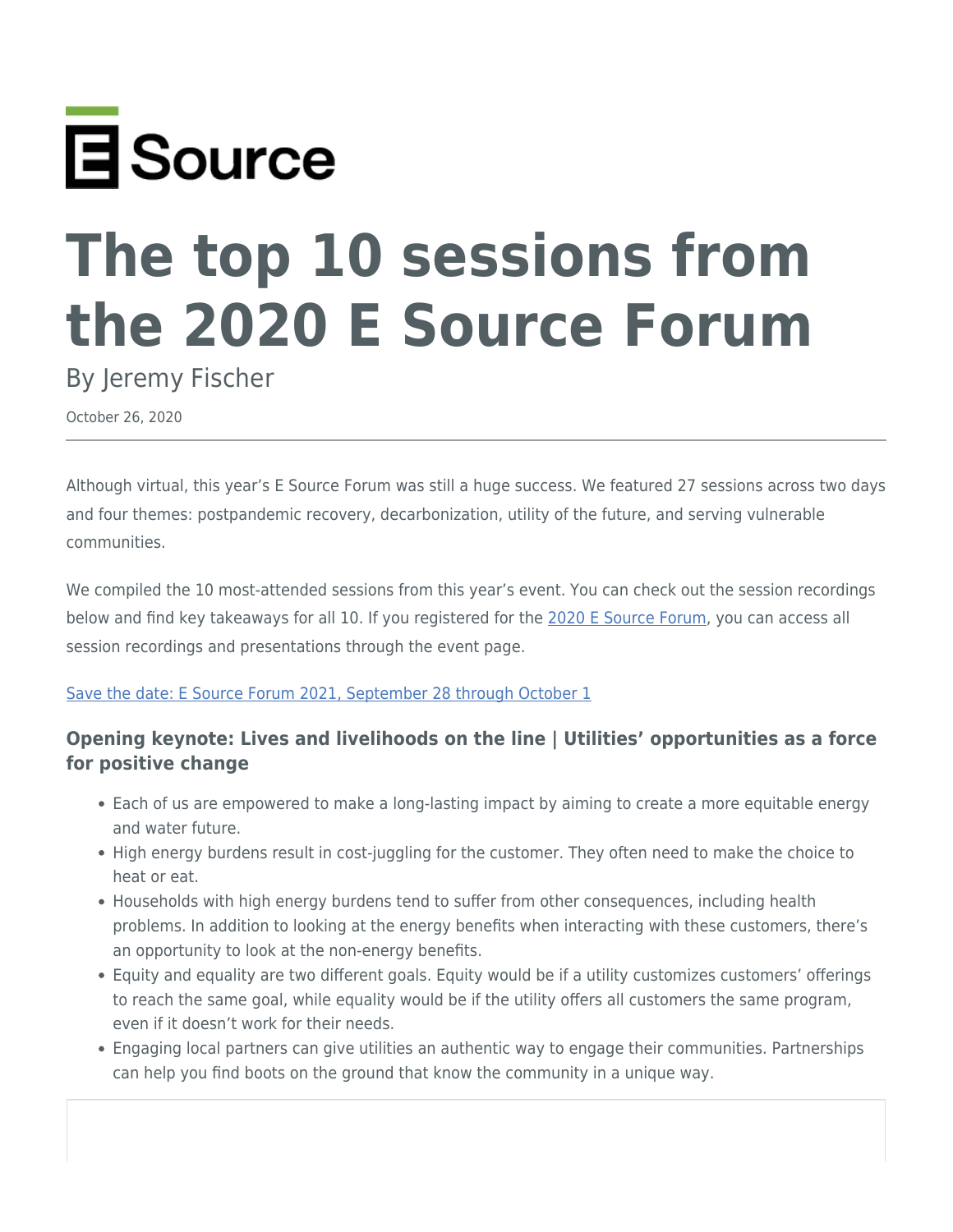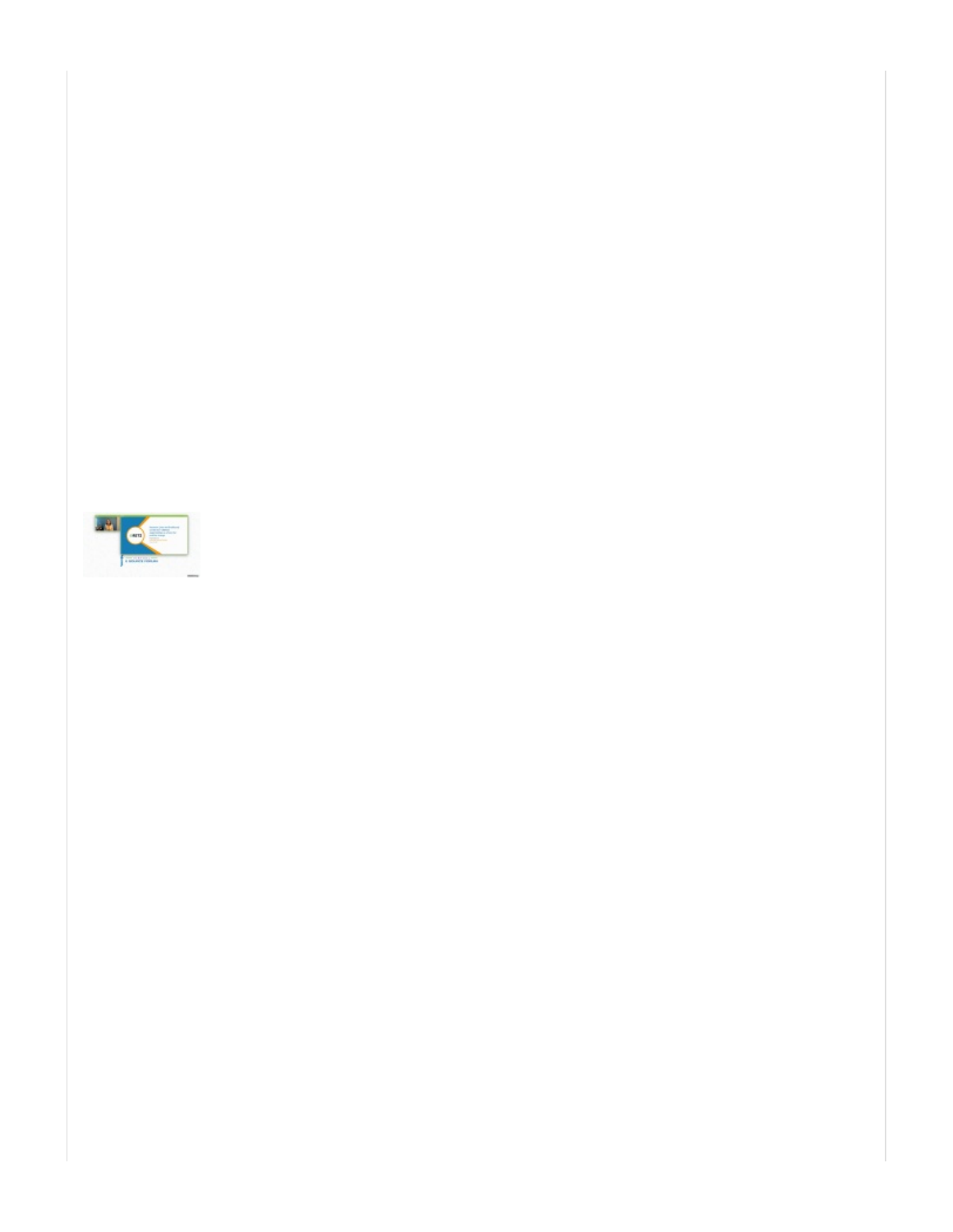# **Turning customer insights into results: A strategy discussion with executives and marketers**

- You should approach your corporate strategic priorities at an enterprise level and use those priorities to drive the data you capture and use.
- The energy industry is maturing past its standard high-level customer persona approach. The technology available with data science and artificial intelligence allows you to understand your customers more granularly, at a household level.
- Microsegmentation starts with customer experiences and relationships. Macrosegmentation may still work for general product development and targeting.
- Be purposeful about harnessing customer data and do it in a way that benefits customers and the business.

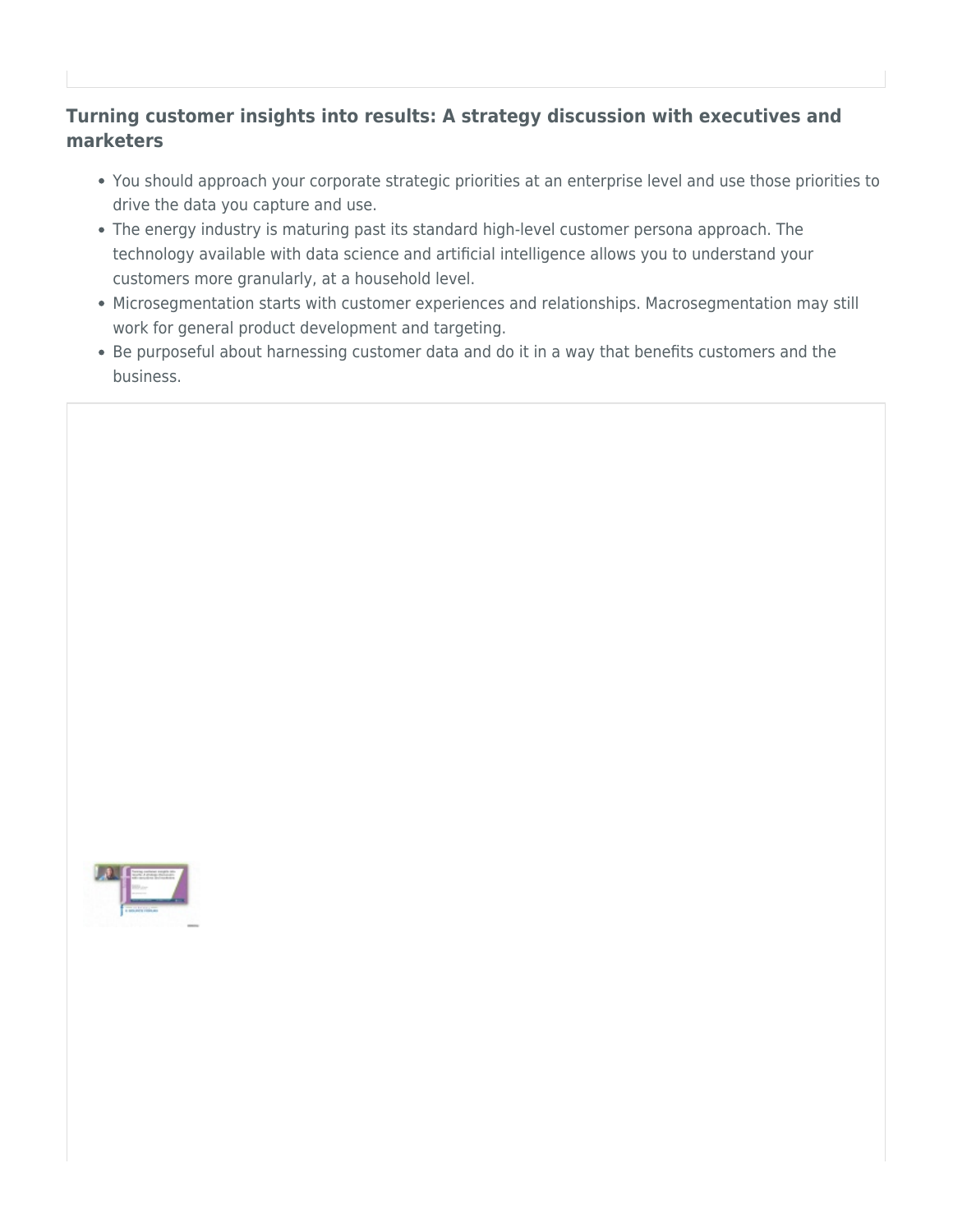## **Closing keynote: Creating the perfect experience for your customers | Is it possible?**

- Whether you're building a first-rate university or moving a bus out of the snow, with passion, empathy, courage, and a little design thinking, you can make somebody's worst day their best day.
- Passion is what drives us and gives us the power to be relentless. And if you're passionate, you can have passion for anything.
- At the core of passion is empathy. If you don't empathize with the people you're trying to solve problems for, you'll never get to the root cause of their problem.
- You also need courage. Courage is sitting in a room of people who say they can't do something and challenging them to think otherwise. It's using your voice and finding the one way you can do something among the thousands of reasons you can't. Ninety percent of doing the impossible is believing that you can do it, and the other 10% is the design process.
- How can utilities achieve this? Start by asking, "How might we?" Bring in the right people to a conversation and listen to them.

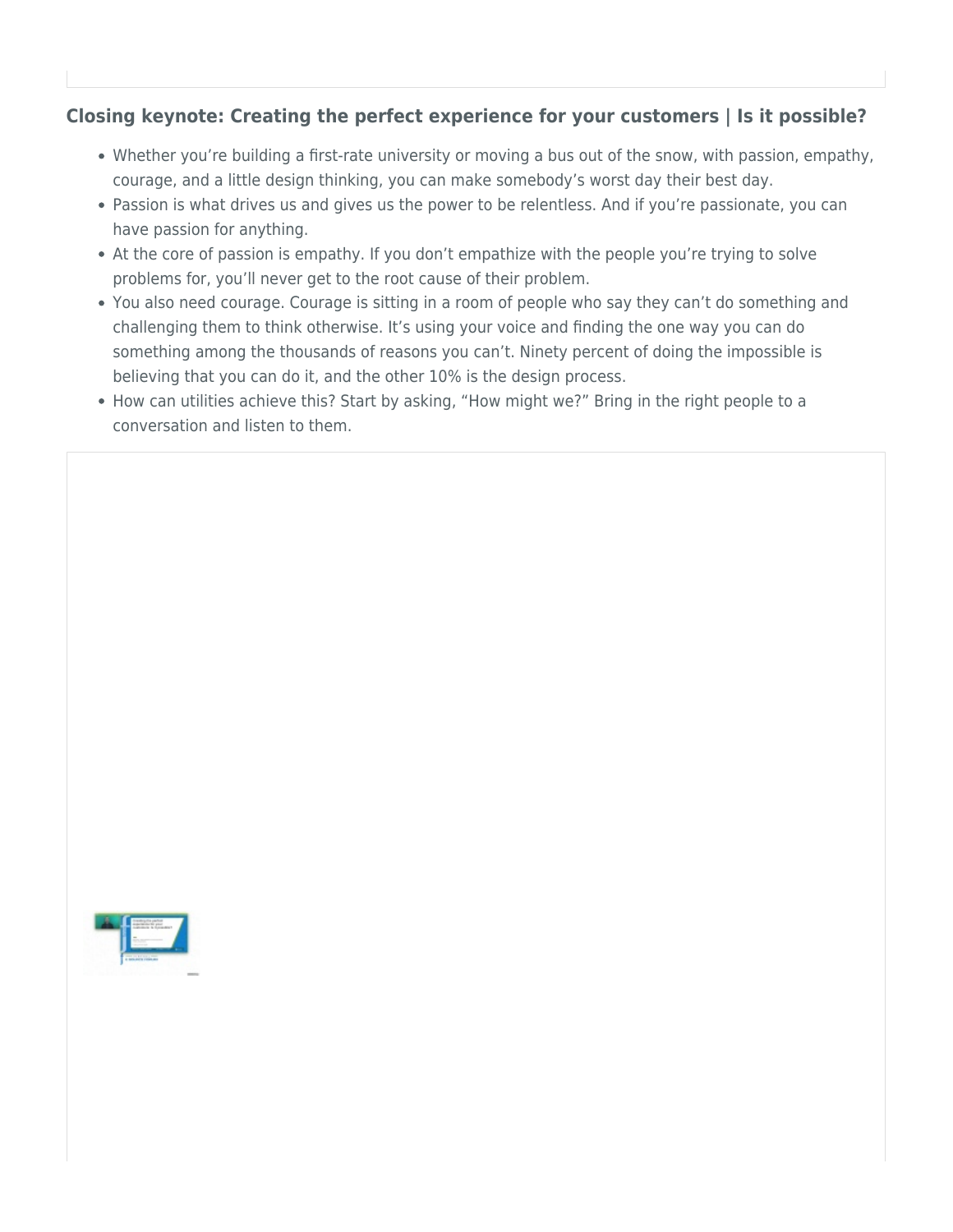# **EV sales dropping? Consumer insights tell us what we're doing wrong and how to fix it**

- This session highlighted important consumer insights that can help shape utility electric vehicle (EV) initiatives and support increasing EV sales.
- . We featured results from the 2020 [E Source Electric Vehicle Residential Customer Survey](https://www.esource.com/electric-vehicle-residential-customer-survey) that examined barriers to and drivers of EV adoption. Improving the consumer experience was the most notable way to increase EV sales.
- We discussed the importance of market segmentation and how E Source developed Colorado's EV Education and Awareness Roadmap to target the next segment of EV buyers.
- We also talked about the results from a joint project with Ameren Missouri that forecasted EV adoption impacts on the distribution network. This project shows how utilities can focus on increasing EV sales now while preparing for future grid impacts.

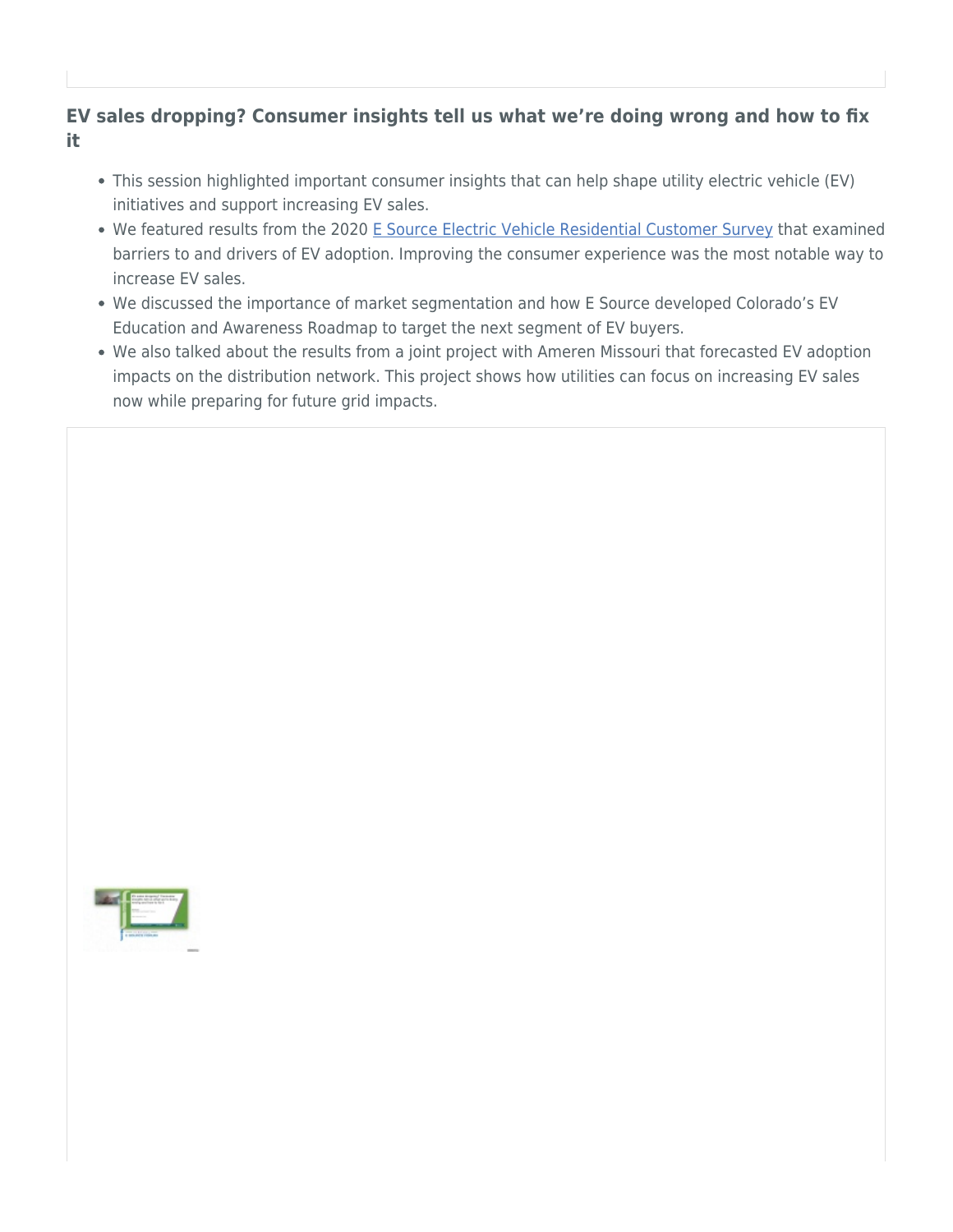## **Utility business strategies for a shifting economic and societal climate**

- Three executives from Consumers Energy, FortisBC, and PG&E had a frank conversation about strategic approaches to their businesses.
- They discussed the value of the natural gas distribution system, especially given the backdrop of the need for radical carbon reduction.
- Each executive emphasized the continuing value of energy efficiency in their portfolio but also recognized that it's just one tool to reduce carbon, keep bills low, and address equity needs.
- They also discussed how their businesses would make money in the future. They like the idea of increased performance-based incentive regulation, where the regulatory bodies provide broad goals around key performance metrics—such as keeping rates low, offering excellent reliability, and improving customer service—and then let the utility earn profits based on those goals.

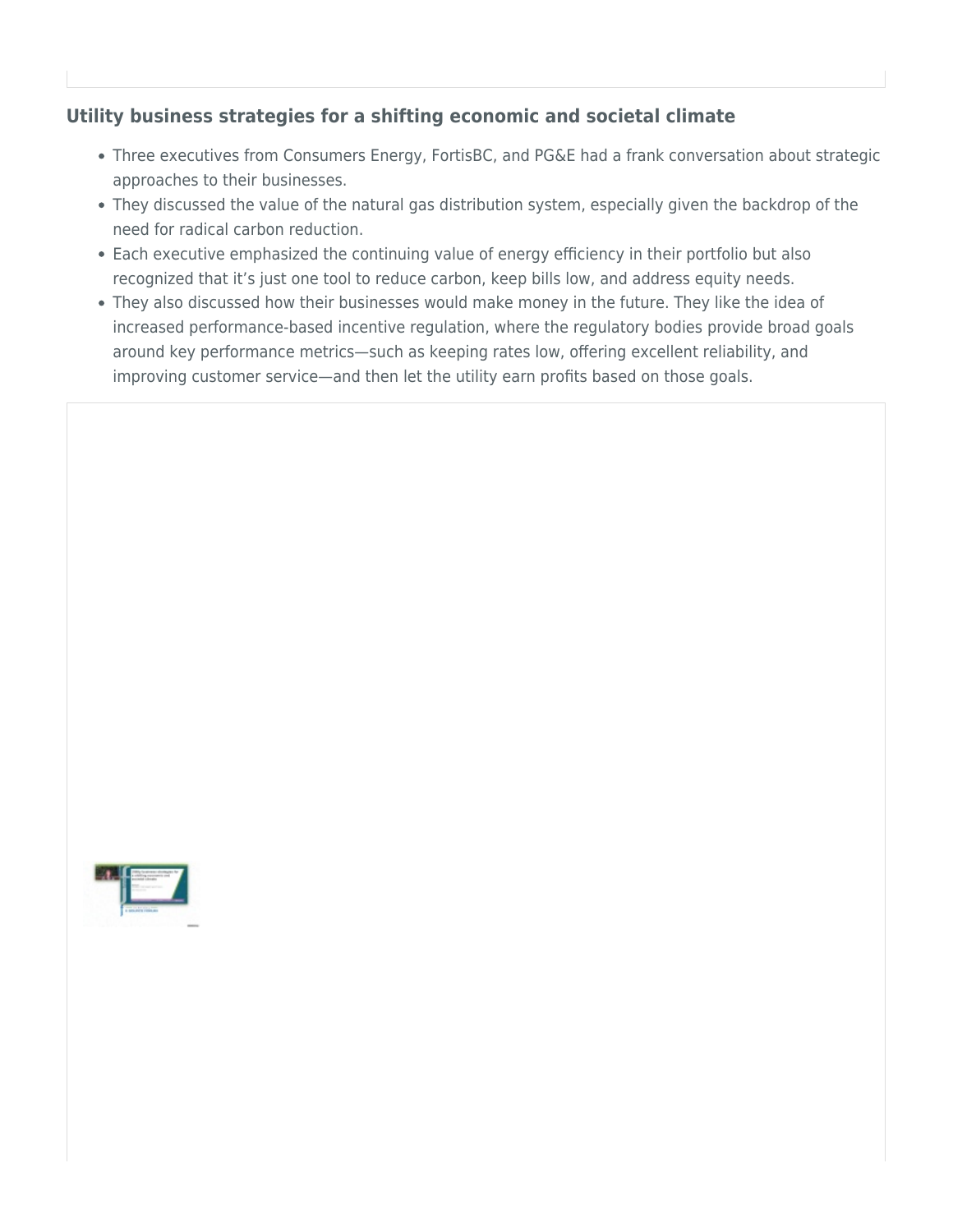#### **Unlocking the value of AMI data**

- Throughout the session, we spoke on how to evaluate, design, and successfully implement (advanced metering infrastructure) AMI technologies.
- We heard from Alameda Municipal Power on successful use cases including meter reading, theft or tamper, and outage visualization. Loudon Utilities quickly identified safety issues including hot sockets and leaks to help their customers. Long Beach Water crafted a well-branded campaign with positive perception despite difficult field conditions and COVID-19.
- Each utility had unique drivers and challenges along the way, but we learned that AMI programs have huge benefits. These utilities were strategic during the installation period and are continuing to look for opportunities to elevate the use of their AMI data.

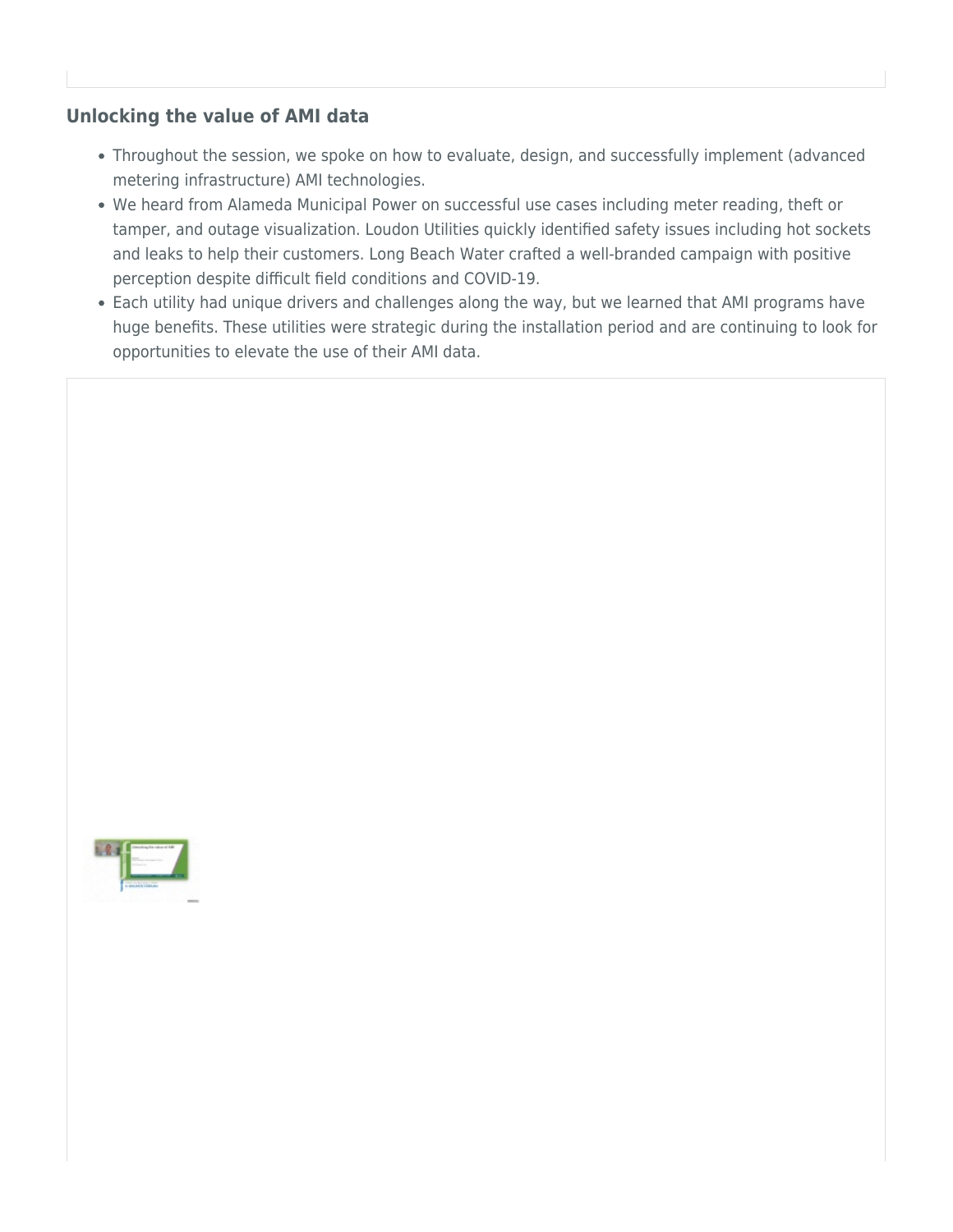#### **Low-income customer panel: What we need from our utilities**

- Utilities' low-income customer group has grown due to COVID-19. About one-third of utility customers have lost income during the pandemic. Empathy is no longer a choice; it's a necessary action when interacting with this customer group.
- Customers who have lost some of or all their income during the pandemic were less likely to agree that their utility makes decisions in the customers' best interests, communicates effectively, offers customized billing and payment options, or has a contact center that's equipped to handle their needs.
- Low-income customers prioritize their utility bills over groceries and medical expenses.
- Frame innovation challenges as how might we questions when coming up with solutions. For example, how might we interact with low-income individuals and leave them satisfied and happy when the interaction is over? How might we more-effectively communicate what actions low-income customers can take that will make noticeable impacts on their bills?

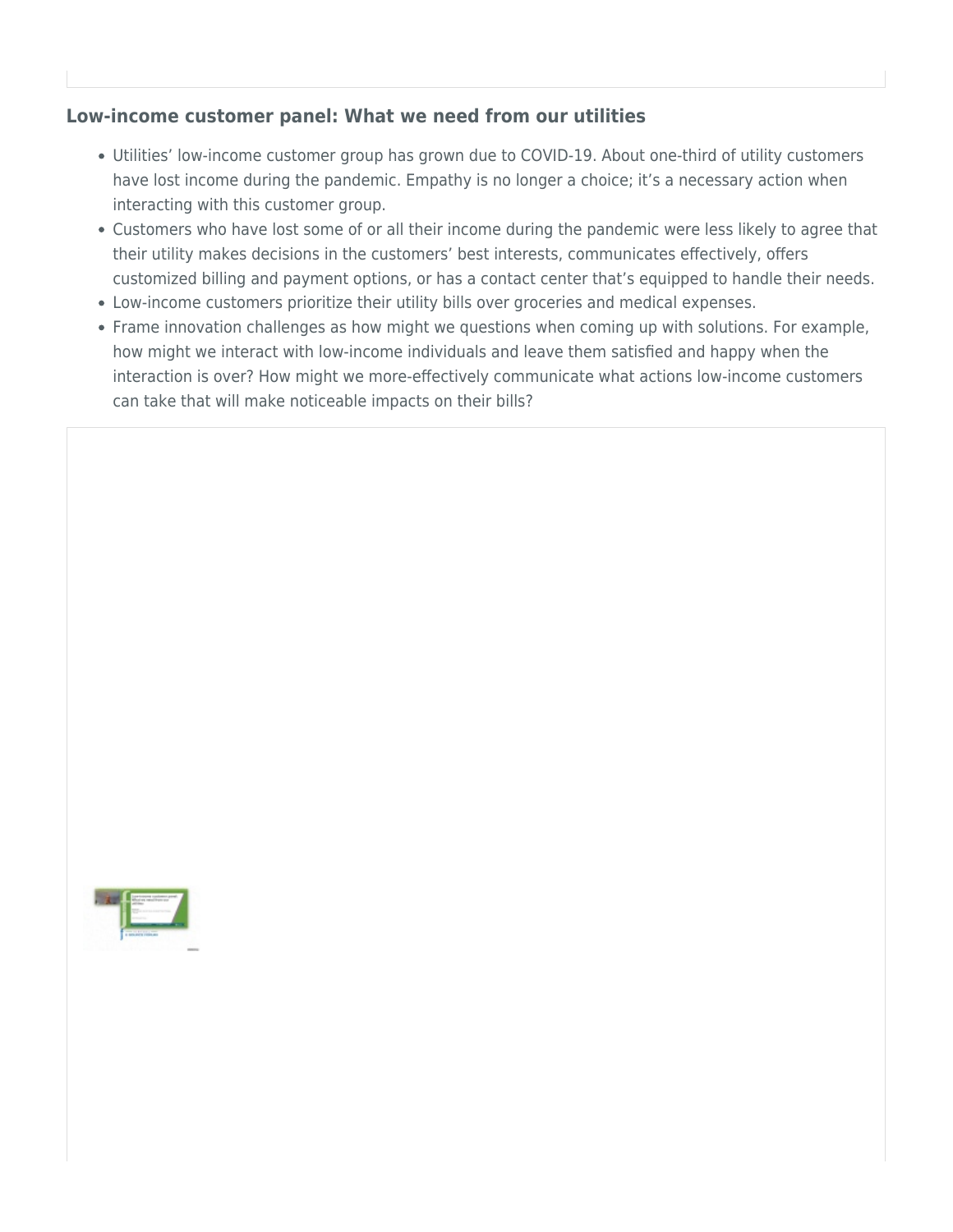# **Why it's imperative to unify your clean-energy and energy equity initiatives**

- Utilities must unify their clean-energy and energy equity initiatives, or they risk creating siloed solutions that can negatively affect the most vulnerable people they serve.
- Energy insecurity, the inability for someone to meet their household energy needs, affects tens of millions of households, and utilities are in a powerful position to help.
- Collaboration across diverse stakeholders is the key to creating solutions that address climate change and energy inequity.

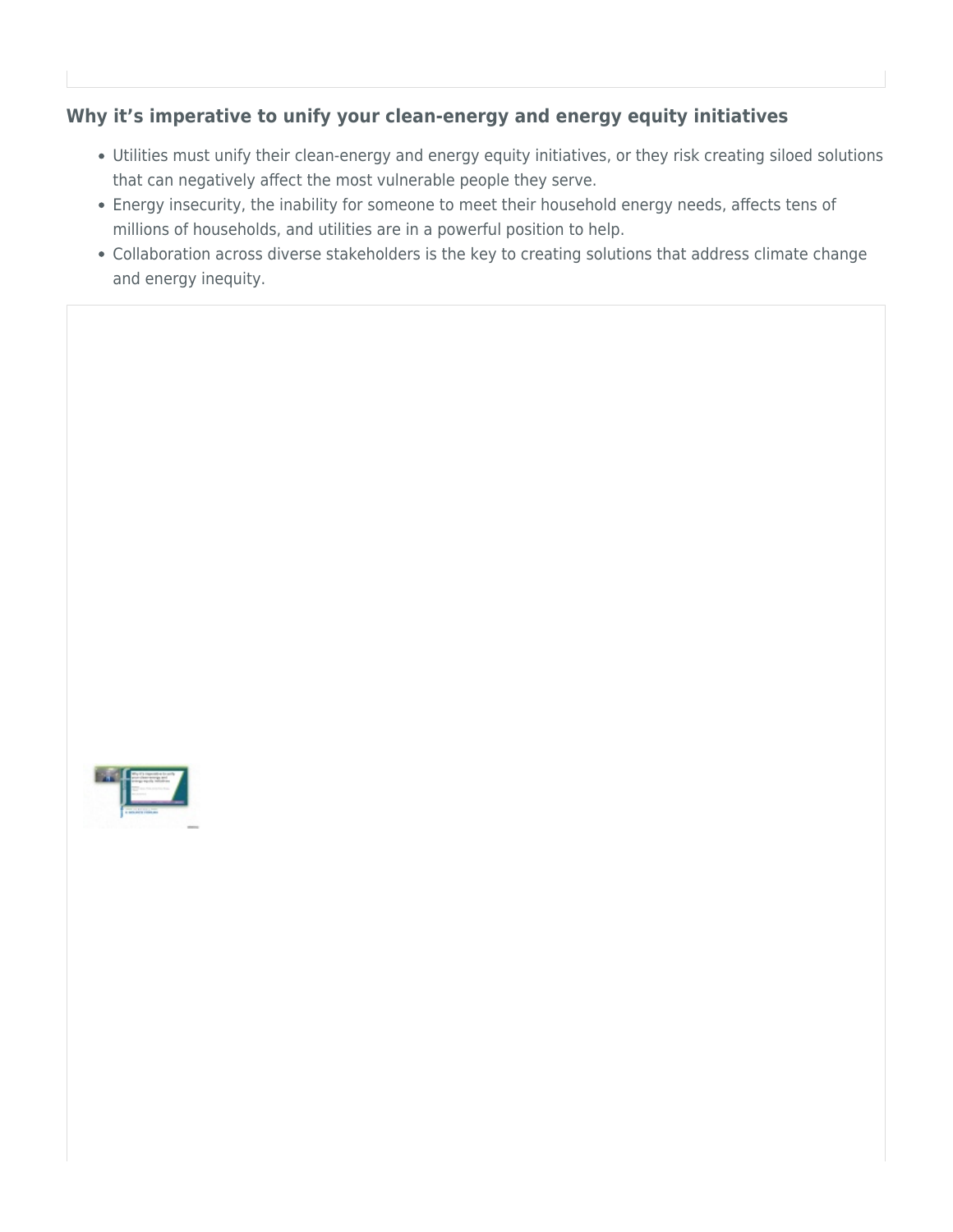### **How PPL is taking a data-driven approach to optimize decision-making**

- Let the data drive the decision-making process. Stephanie Raymond, vice president of distribution operations at PPL Electric Utilities, doesn't like when people bring her prebaked use cases. Her reason being that those always have baggage and hidden assumptions. Instead, bring the problem you're trying to solve and let the data tell the story.
- A data-driven journey can support innovation across an entire organization. PPL is solving reliability issues, reducing operations and maintenance, improving customer satisfaction, and supporting distributed energy resources. A comprehensive data science approach can be deployed across all parts of the utility.
- Using data science makes sure machines are doing what machines do best, freeing up human resources. PPL partners with the [E Source Data Science Division](https://www.esource.com/data-science) not to replace humans but to complement and empower them to do what they do best.